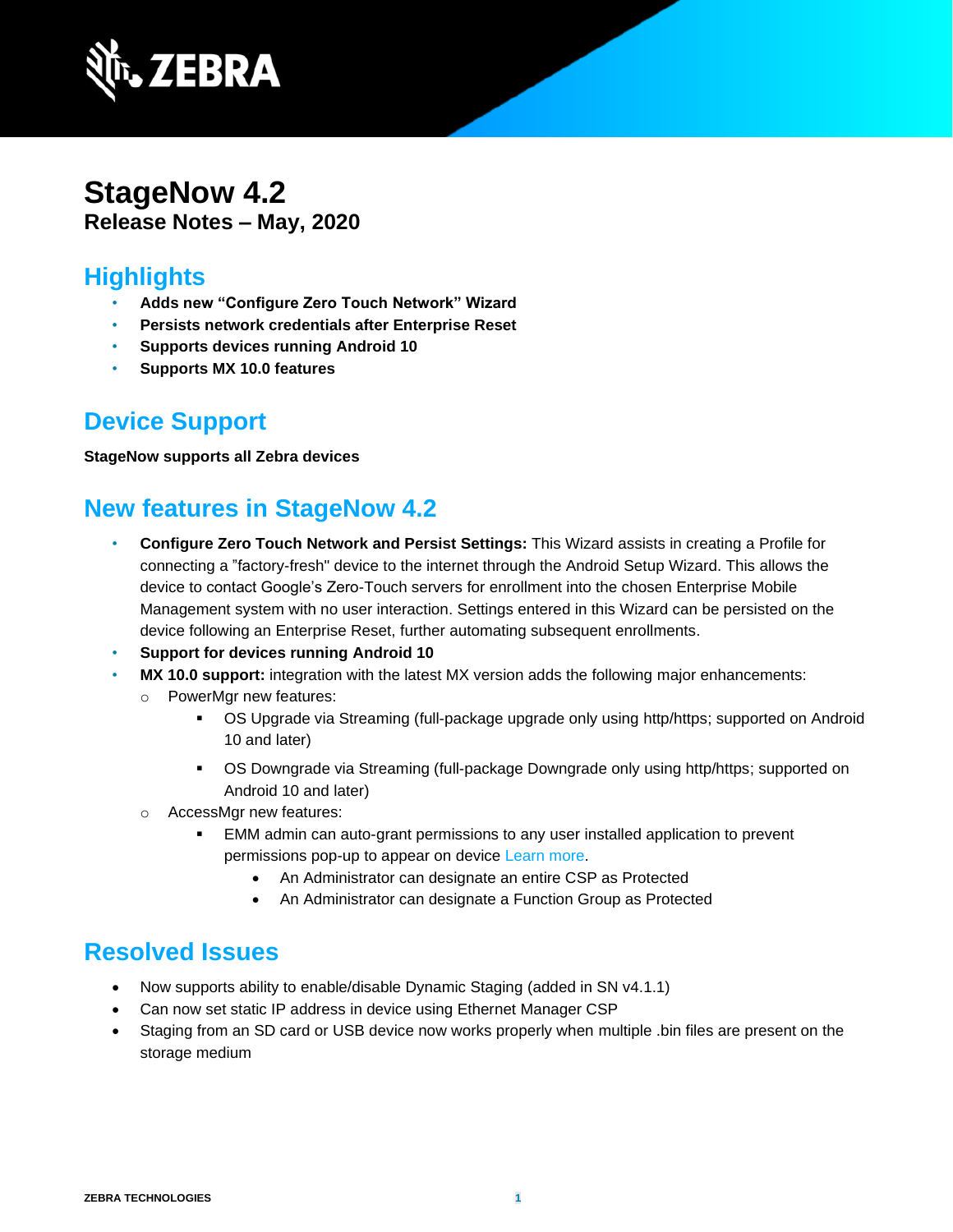

## **Usage Notes**

The following versions of StageNow can upgrade to StageNow v4.2:

- 1. StageNow v4.1.1
- 2. StageNow v4.0.0
- 3. StageNow v3.4.0

### **Known Issues**

- StageNow is NOT supported on secondary users when using Android multi-user mode
- StageNow is NOT supported with Android split screen mode
- Screen flickering has been observed on Android Oreo devices before an Enterprise Reset when the reset is performed using a StageNow barcode
- Dynamic Staging functionality is available only to the Staging Administrator; Dynamic Staging profiles published to the Staging Operator might not work as expected
- StageNow Profiles that is been used for SKIPSUW on device and then Stage with StageNow 4.1 client can sometimes take nearly four to five minutes to apply the settings on the device due the initialization message. TO REMEDY: Close the StageNow client and restage the device or wait for StageNow to apply the settings.
- Device reboot is sometimes executed before applying configuration settings if the reboot setting is placed in the deployment section of a Profile. TO REMEDY: Do not add reboot settings using the assisted Wizard, use Xpert mode to construct the same use-case scenario with the reboot setting or use Xpert mode to reboot the device
- Wi-Fi Hotspot staging facility is NOT supported on Windows 10
- StageNow will not run on some of the windows instances, make sure to "Run as Administrator"
- Enabling the Wi-Fi Hotspot for staging might fail in some instances on Windows 7 workstations because of unavailability of appropriate driver or incorrect operating system settings. For more information, please see the [StageNow Troubleshooting](http://techdocs.zebra.com/stagenow/latest/troubleshooting/) section on TechDocs
- Check for updates on startup (AWS/auto tool Updates) has been stopped from this release onwards, use the latest StageNow tool from Zebra support portal
- CSP Library:
	- $\circ$  Can be used for importing plug-in CSPs and its features are displayed along with those of others along all the MX versions
	- o Error occur sometimes while deleting .apk which is imported aa plug-in CSP at CSP Library. TO REMEDY: Export all profiles and delete the StageNow DB. Then re-import all profiles. (StageNow DB is found at the %APPDATA% location)